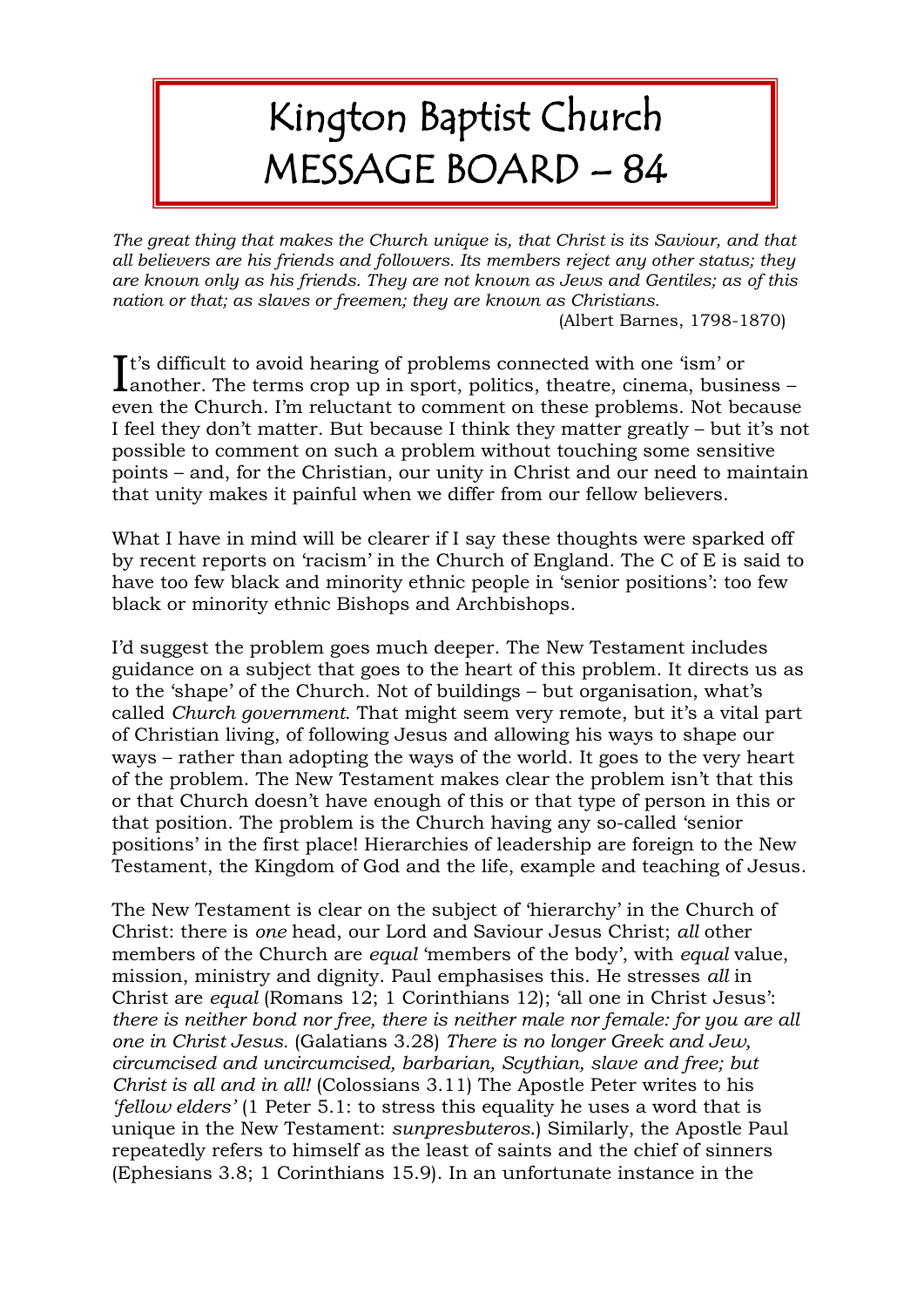Authorised Version of the Bible the translators allowed their bias in favour of a hierarchical Church to influence their translation: Hebrews 13.7, 17: 'those who rule over you', ought to read: 'those who teach and lead you'. There's nothing here about 'rulers' or 'governors' but *teaches* and *guides*. A formal and ordered *ministry* is essential, and is to be given its due respect and, where it puts to us the will and mind of God, is to be obeyed. But that obedience and respect is not at all on account of that individual being in some way a 'superior' Christian or holding a higher class status in the ranks of the followers of Jesus. It simply reflects a particular calling and type of service – one on a par with every other service and calling in the body of Christ. The diversity of ministries of service in the Church is concerned with varied *gifts,* not 'ministry-status'. A formal and ordered ministry is not at odds with the New Testament – but hierarchies are! Cultures, customs and systems of hierarchy form no part of the Church in the New Testament.

If I ask myself – as I do at times! – 'Why am I a Baptist?' I find it difficult to answer. What right have I to stand apart from so many of my brothers and sisters in Christ? It's a serious question, because for rock-bottom beliefs – the Holy Trinity, the deity of Christ, the authority and trustworthiness of the Bible, the place of the great Creeds – I seem to have more in common with my Roman Catholic fellow Christians than many Baptists.

So why am I a Baptist? It is, of course, because I believe in 'believer's baptism'. But that's not my main reason. My main reason for remaining a Baptist is my belief that *all* who are baptised are *equal* members of the body of Christ – *one* in Christ Jesus, with *equal* dignity, value and ministry. Relationships in the Church echo those in God himself: in the Trinity there is no 'greater' or 'lesser', no hierarchy of status, but perfect equality, without any controlling superiority. In heaven Christ is enthroned – while *all* others are bowed in worship before him. In the Church, Christ is the head and *all* others are *equal* members of his body. The New Testament pattern for the relationship of individual Churches, forming the 'body of Christ,' is *not* of hierarchies – but *fellowships of autonomous, self-governing local Churches.*

Maybe this seems far from everyday life. But in reality it's all about everyday life. So Philemon (the 'master') and Onesimus (the 'slave') become *brothers* in the Lord: *'receive him back, no longer as a slave but as a beloved brother'.* (Philemon 16) Paul then delivers the coup de grace: *receive him [the salve] as you would receive me [the Apostle].* (verse 17) The same Holy Spirit lives in each and redefines their relationship. The problem isn't who fills 'senior positions' – the problem is *senior positions!* The problem is 'high' office! If it's thought equality doesn't matter, well and good – keep hierarchies. If it's thought the New Testament is irrelevant, well and good – keep hierarchies. But inequality can't be eradicated in a system based on inequality!<sup>1</sup>

In the Kingdom of God all is to be done under the cloak of humility, servanthood: here the 'master' is 'the servant of all', the first last, the greatest the

-

 $<sup>1</sup>$  Anglican hierarchies include Archbishops, Primates, Metropolitans, Diocesan Bishops, Suffragans,</sup> Assistant Bishops, Archdeacons, Deans, Rural Deans, Provosts, Canons, Lay Canons, Prebendaries, Parish Priests, Parsons, Rectors, Vicars, Priests-in-Charge, Provosts, Incumbents, Chaplins, Curates, Postulants, Deacons, Lay ministers, Deaconesses, Readers, etc.